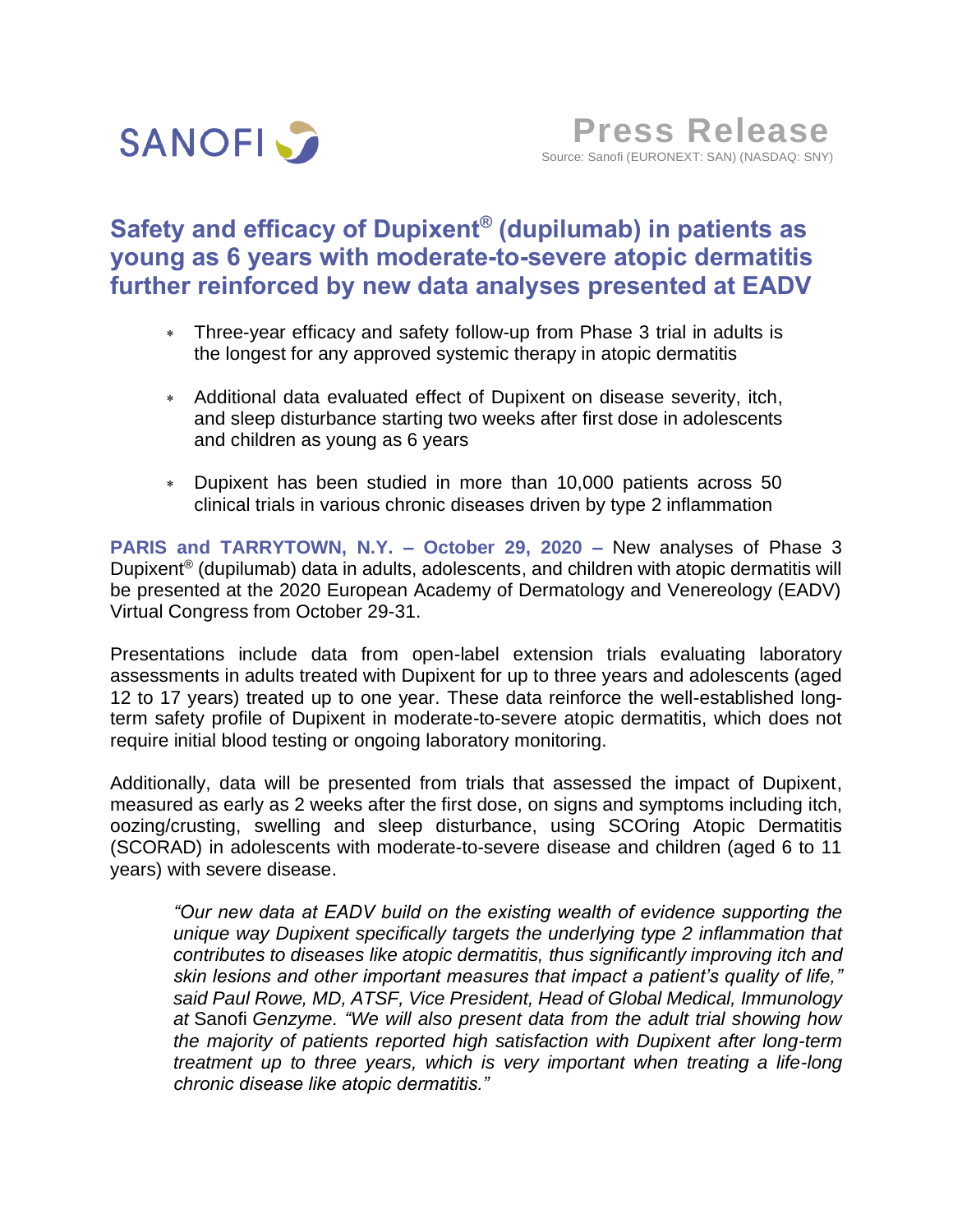Sanofi and Regeneron joint presentations at EADV will be available starting October 29 at 7 a.m. CET and include:

# • **Laboratory safety**

- o P0234: Laboratory Safety of Dupilumab in Pediatric Patients aged ≥ 6 to < 12 years with Severe Atopic Dermatitis: Results from a Phase III Trial (LIBERTY AD PEDS), Andreas Wollenberg
- o P0229: Laboratory Safety of Dupilumab in Adolescent Patients with Atopic Dermatitis: 52-Week Laboratory Safety Findings From an Open-Label Study (LIBERTY AD PED-OLE), Michael J. Cork
- o P0262: Laboratory Safety of Long-Term Dupilumab Treatment for up to 3 Years in Adults with Moderate-to-Severe Atopic Dermatitis (LIBERTY AD OLE), Andreas Wollenberg
- **Long-term results and patient satisfaction**
	- o P0250: High Incidence of Treatment Satisfaction with Long-Term Dupilumab Treatment in Adult Patients With Moderate-to-Severe Atopic Dermatitis (LIBERTY AD OLE), Diamant Thaçi

## • **Disease signs and symptoms**

- o P0237: Dupilumab in Children Aged ≥ 6 to < 12 Years Significantly Improves Symptoms of Atopic Dermatitis Assessed by SCORAD (LIBERTY AD PEDS), Sebastien Barbarot
- o P0266: Dupilumab Improves Signs and Symptoms Assessed by SCORAD in Adolescents with Moderate-to-Severe Atopic Dermatitis, Ulrike Blume-Peytavi

Dupixent is a fully-human monoclonal antibody that inhibits the signaling of the interleukin-4 (IL-4) and interleukin-13 (IL-13) proteins, and is not an immunosuppressant. Data from Dupixent clinical trials have shown that IL-4 and IL-13 are key drivers of the type 2 inflammation that plays a major role in atopic dermatitis, asthma and chronic rhinosinusitis with nasal polyposis (CRSwNP).

### **About Dupixent**

Dupixent is approved for adolescents and adults with moderate-to-severe atopic dermatitis, asthma and/or in adults with CRSwNP in a number of countries around the world, including the EU and Japan, as well as the U.S. where Dupixent is also approved for children with moderate-to-severe atopic dermatitis. Dupixent is currently approved in more than 60 countries, and more than 190,000 patients have been treated globally.

### **Dupilumab development program**

To date, dupilumab has been studied in more than 10,000 patients across 50 clinical trials in various chronic diseases driven by type 2 inflammation.

In addition to the currently approved indications, Sanofi and Regeneron are also studying dupilumab in a broad range of diseases driven by type 2 inflammation and other allergic processes, including pediatric atopic dermatitis (6 months to 5 years of age, Phase 3),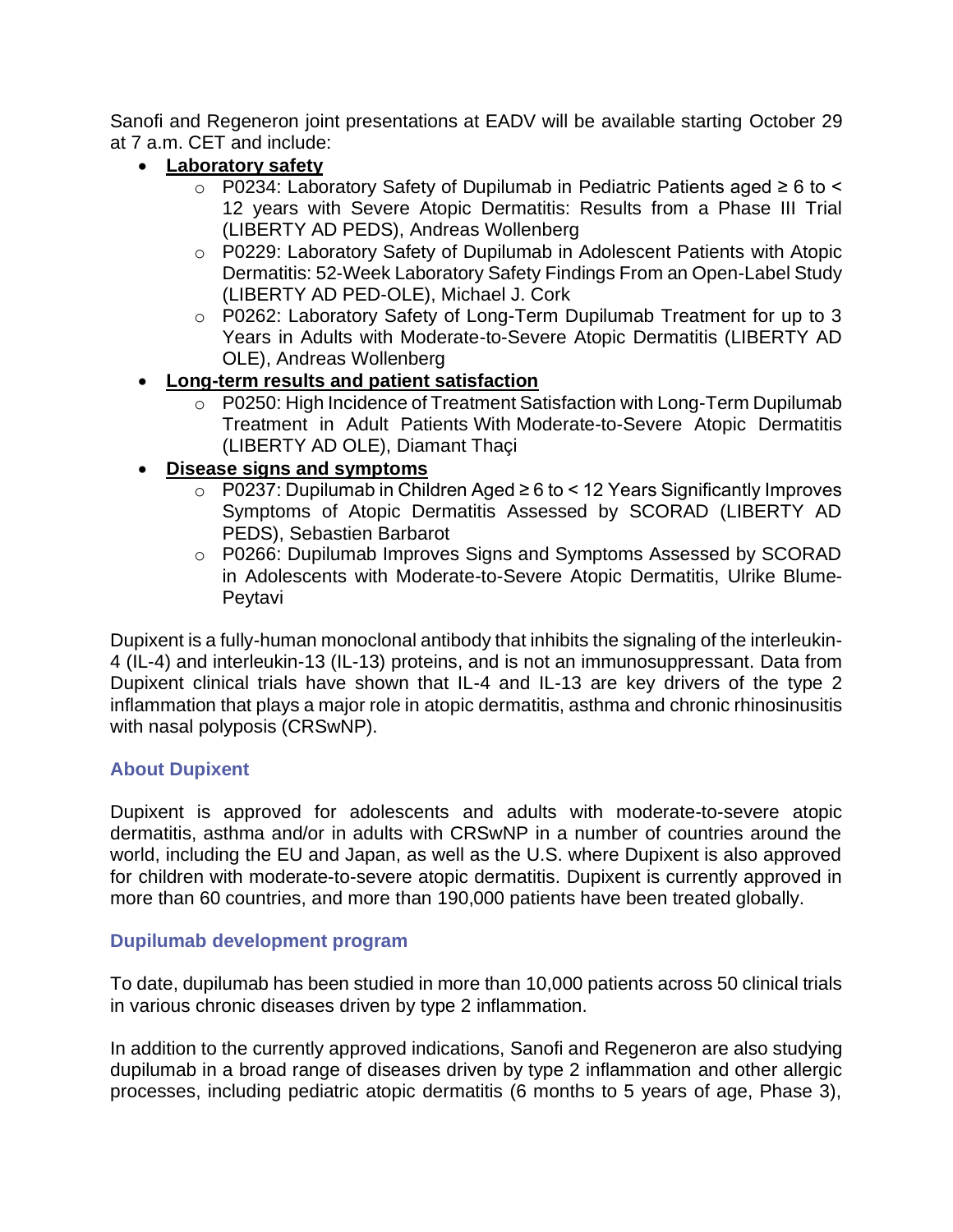pediatric asthma (6 to 11 years of age, Phase 3), eosinophilic esophagitis (Phase 3), chronic obstructive pulmonary disease (Phase 3), bullous pemphigoid (Phase 3), prurigo nodularis (Phase 3), chronic spontaneous urticaria (Phase 3), and food and environmental allergies (Phase 2). These potential uses are investigational, and the safety and efficacy of dupilumab in these conditions have not been evaluated by any regulatory authority. Dupilumab is being jointly developed by Regeneron and Sanofi under a global collaboration agreement.

### **About Regeneron**

Regeneron (NASDAQ: REGN) is a leading biotechnology company that invents life-transforming medicines for people with serious diseases. Founded and led for over 30 years by physician-scientists, our unique ability to repeatedly and consistently translate science into medicine has led to eight FDA-approved treatments and numerous product candidates in development, all of which were homegrown in our laboratories. Our medicines and pipeline are designed to help patients with eye diseases, allergic and inflammatory diseases, cancer, cardiovascular and metabolic diseases, pain, infectious diseases and rare diseases.

Regeneron is accelerating and improving the traditional drug development process through our proprietary VelociSuite<sup>®</sup> technologies, such as VelocImmune®, which uses unique genetically-humanized mice to produce optimized fully-human antibodies and bispecific antibodies, and through ambitious research initiatives such as the Regeneron Genetics Center, which is conducting one of the largest genetics sequencing efforts in the world. For additional information about the company, please visit www.regeneron.com or follow @Regeneron on Twitter.

### **About Sanofi**

Sanofi is dedicated to supporting people through their health challenges. We are a global biopharmaceutical company focused on human health. We prevent illness with vaccines, provide innovative treatments to fight pain and ease suffering. We stand by the few who suffer from rare diseases and the millions with long-term chronic conditions.

With more than 100,000 people in 100 countries, Sanofi is transforming scientific innovation into healthcare solutions around the globe.

Sanofi, Empowering Life

**Sanofi Media Relations Contact**  Sally Bain Tel.: +1 (781) 264-1091 [Sally.Bain@sanofi.com](mailto:Sally.Bain@sanofi.com)

**Sanofi Investor Relations Contacts Paris** Eva Schaefer-Jansen Arnaud Delepine Yvonne Naughton

**Sanofi Investor Relations Contacts North America** Felix Lauscher Fara Berkowitz Suzanne Greco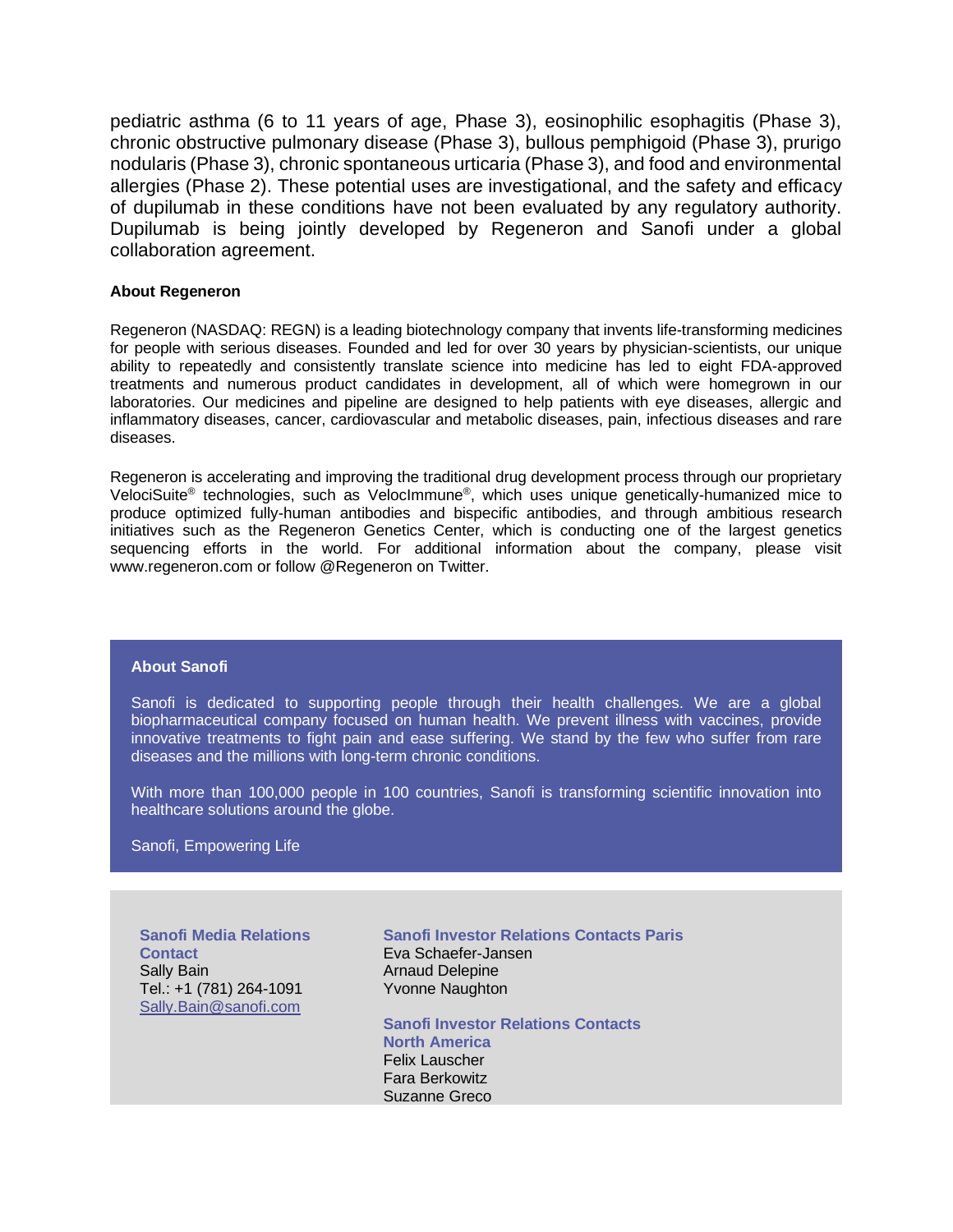### **Sanofi IR main line:** Tel.: +33 (0)1 53 77 45 45 [ir@sanofi.com](mailto:ir@sanofi.com) https://www.sanofi.com/en/investors/contact

#### **Regeneron Media Relations Contact**  Hannah Kwagh Tel: +1 (914) 847-6314 [Hannah.Kwagh@regeneron.com](mailto:Hannah.Kwagh@regeneron.com)

**Regeneron Investor Relations Contact**  Vesna Tosic Tel: +1 (914) 847-5443 [Vesna.Tosic@regeneron.com](mailto:Vesna.Tosic@regeneron.com)

#### *Sanofi Forward-Looking Statements*

*This press release contains forward-looking statements as defined in the Private Securities Litigation Reform Act of 1995, as amended. Forward-looking statements are statements that are not historical facts. These statements include projections and estimates regarding the marketing and other potential of the product, or regarding potential future revenues from the product. Forward*looking statements are generally identified by the words "expects", "anticipates", "believes", *"intends", "estimates", "plans" and similar expressions. Although Sanofi's management believes that the expectations reflected in such forward-looking statements are reasonable, investors are cautioned that forward-looking information and statements are subject to various risks and uncertainties, many of which are difficult to predict and generally beyond the control of Sanofi, that could cause actual results and developments to differ materially from those expressed in, or implied or projected by, the forward-looking information and statements. These risks and uncertainties include among other things, unexpected regulatory actions or delays, or government regulation generally, that could affect the availability or commercial potential of the product, the fact that product may not be commercially successful, the uncertainties inherent in research and development, including future clinical data and analysis of existing clinical data relating to the product, including post marketing, unexpected safety, quality or manufacturing issues, competition in general, risks associated with intellectual property and any related future litigation and the ultimate outcome of such litigation, and volatile economic and market conditions, and the impact that COVID-19 will have on us, our customers, suppliers, vendors, and other business partners, and the financial condition of any one of them, as well as on our employees and on the global economy as a whole. Any material effect of COVID-19 on any of the foregoing could also adversely impact us. This situation is changing rapidly and additional impacts may arise of which we are not currently aware and may exacerbate other previously identified risks. The risks and uncertainties also include the uncertainties discussed or identified in the public filings with the SEC and the AMF made by Sanofi, including those listed under "Risk Factors" and "Cautionary Statement Regarding Forward-*Looking Statements" in Sanofi's annual report on Form 20-F for the year ended December 31, 2019. *Other than as required by applicable law, Sanofi does not undertake any obligation to update or revise any forward-looking information or statements.*

#### *Regeneron Forward-Looking Statements and Use of Digital Media*

*This press release includes forward-looking statements that involve risks and uncertainties relating to future events and the future performance of Regeneron Pharmaceuticals, Inc. ("Regeneron" or the "Company"), and actual events or results may differ materially from these forward-looking statements. Words such as "anticipate," "expect," "intend," "plan," "believe," "seek," "estimate," variations of such words, and similar expressions are intended to identify such forward-looking statements, although not all forward-looking statements contain these identifying words. These statements concern, and these risks and uncertainties include, among others, the impact of SARS-CoV-2 (the virus that has caused the COVID-19 pandemic) on Regeneron's business and its employees, collaborators, and suppliers and other third parties on which Regeneron relies, Regeneron's and its collaborators' ability to continue to conduct research and clinical programs, Regeneron's ability to manage its supply chain, net product sales of products marketed by Regeneron and/or its collaborators (collectively, "Regeneron's Products"), and the global economy; the nature, timing, and possible success and therapeutic applications of Regeneron's Products and Regeneron's product candidates and research and clinical programs now underway or planned, including without limitation Dupixent® (dupilumab) in patients 12 years and older with eosinophilic esophagitis; uncertainty of market acceptance and commercial success of Regeneron's Products and product candidates and the impact of studies (whether conducted by Regeneron or others and whether mandated or voluntary), including the study discussed in this press release, on the commercial success of Regeneron's Products (such as Dupixent) and product candidates; the likelihood, timing, and scope of possible regulatory approval and commercial launch of Regeneron's product candidates and new indications for Regeneron's Products, such as Dupixent for the treatment of eosinophilic esophagitis, pediatric asthma, pediatric atopic dermatitis, chronic obstructive pulmonary disease, bullous pemphigoid, prurigo nodularis, chronic spontaneous urticaria, food and environmental allergies, and other potential indications; safety issues resulting*